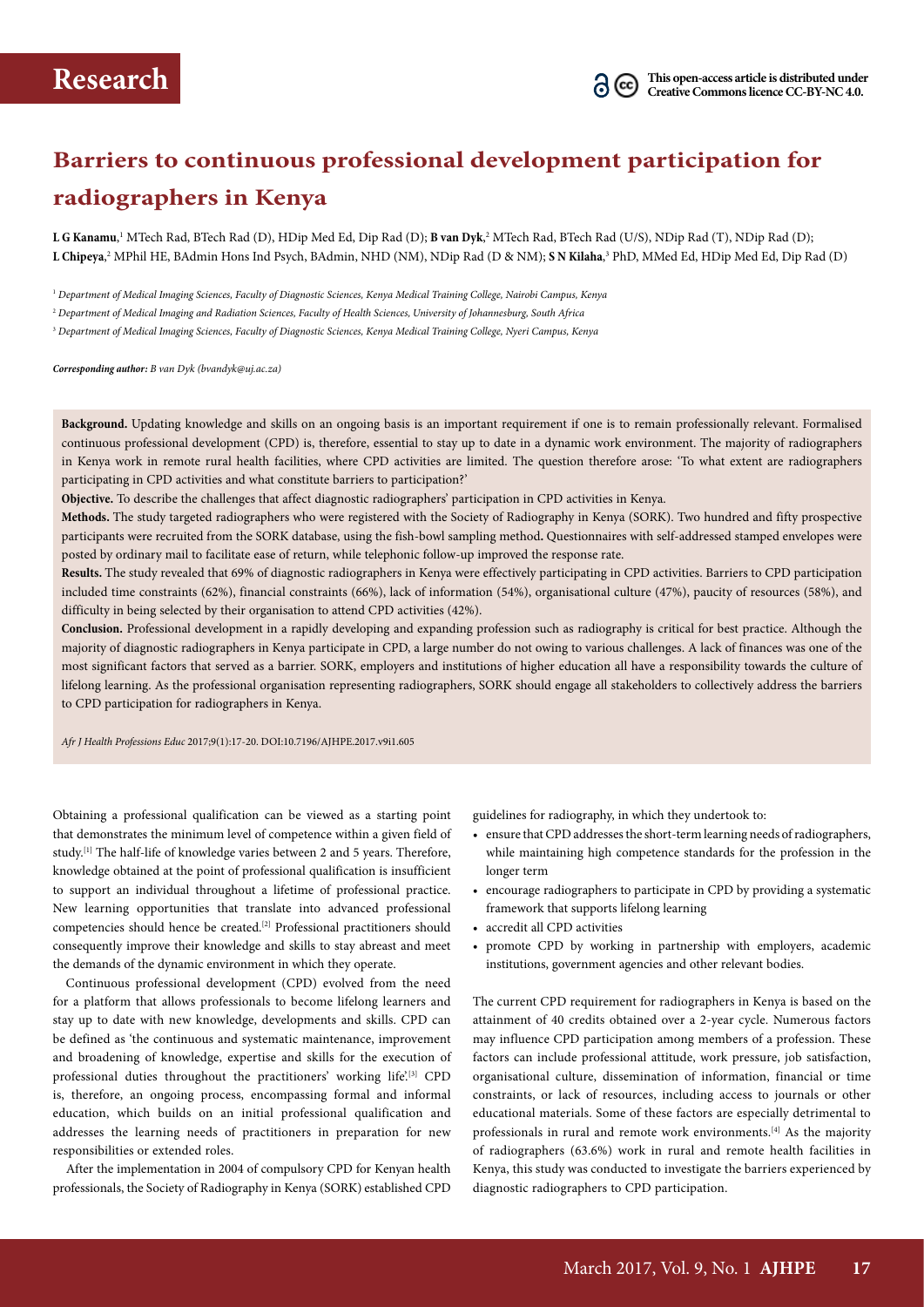# **Methods**

This was an empirical study; it therefore relied on perceptions, experiences and observations of participants. A quantitative descriptive survey allowed for the statistical comparison between variables.

## **Population and sampling**

The population comprised ~1 000 diagnostic radiographers, who were registered as members of SORK at the time of the study. To calculate the sample size, a confidence level of 95% with a confidence interval (CI) of 5% was set by using the following formula: *N*=*P* (100% − *P*)/(SE)2 . (*N* = calculated sample size (296); *P* = proportion of radiographers (74%) expected to participate in CPD activities, as derived from responses in the pilot study (*N*=19); SE = standard error, calculated by dividing the CI by  $1.96 (5/1.96=2.55)$ .)<sup>[5]</sup>

A calculated sample size of 296 participants was ideal, but owing to financial constraints, only 250 questionnaires were dispatched to radiographers, who were randomly selected from the SORK database, using the fish-bowl technique.<sup>[6]</sup>

#### **Data collection**

The dependent variable was defined as CPD participation, while the independent variables consisted of a number of factors with the ability to influence participation rate, as identified from the literature.<sup>[4]</sup> Data were collected with the aid of a self-administered questionnaire.

Content validity of the questionnaire was addressed by providing a set of questions as derived by an extensive literature review.[4] External consistency was pretested by subjecting the questionnaire to a pilot study, allowing for information that was not clearly understood to be addressed before data collection commenced. The pilot study thus measured the reliability of the instrument.

Questionnaires, including an explanatory letter, were mailed to prospective participants with a stamped self-addressed envelope to facilitate ease of return. Questionnaire items targeted information regarding barriers to CPD participation, while questionnaires were completed anonymously.

#### **Statistical analysis**

Data analysis was performed using SPSS version 14.0 (SPSS Inc., USA). While descriptive analysis aimed to describe the sample and summarise variables, cross tabulations were employed to demonstrate relationships between variables. Pearson's  $\chi^2$  test was likewise employed to compare variances between categorical data in non-2 × 2 tables, followed by Cramér's V test, used as a post test to determine the strength of the association, with a value between 0 and 1. (Low association <0.3; moderate association 0.3 - 0.5; high association  $>0.50$ .)<sup>[6]</sup> A *p*-value of <0.05 indicated that a relationship exists between two variables and the null hypothesis was rejected.

#### **Ethical considerations**

Participants were safeguarded against ethical misconduct by obtaining permission to collect data from the National Council for Science and Technology (NCST/5/002/R/537/5) in the Ministry of Higher Education, Science and Technology of the government of Kenya. The research was further approved by the Higher Degrees and Research Ethics Committees of the University of Johannesburg, South Africa (ref. no. HDC 40/2009). A letter explaining the purpose of the study and giving assurance of anonymity and voluntary participation, accompanied the questionnaires.

# **Results**

Of the 250 questionnaires, 162 (65%) were returned and available for analysis. Table 1 indicates that just over two-thirds (69%) of diagnostic radiographers, registered with SORK, were enrolled in a CPD programme.

Factors influencing CPD participation in the Kenyan context are displayed in Fig. 1. Financial constraints, time constraints and a paucity of resources were rated as the most significant barriers to CPD participation among radiographers.

Tables 2 and 3 show the extent to which each of the factors in Fig. 1 affected participation in CPD activities. The factors indicate the options selected by each participant in response to a Likert scale.

The lack of finances, as indicated in Table 3, mostly affected participants' involvement in formal training programmes (*p*=0.017; Cramér's V=0.302), the acquisition of (*p*=0.048; phi=0.267) and reading (*p*=0.036; Cramér's V=0.258) of scientific journals.

Although time constraints (*p*=0.576), organisational culture (*p*=0.341), availability of resources (*p*=0.46) and difficulty in getting nominated/ selected by the organisation to attend CPD activities (*p*=0.226) affected CPD participation to some extent, these factors showed no statistical significance.

Dissemination of CPD information to SORK members appeared to be the least significant barrier. However, statistical significance with a weak association was recorded between communication from SORK to its members and the regularity with which seminars or workshops were attended.

# **Discussion**

Knowledge and skills become obsolete in the absence of efforts to update them on an ongoing basis.<sup>[7]</sup> However, this study found that diagnostic

| Table 1. Overall participation in CPD activities    |                    |  |  |  |
|-----------------------------------------------------|--------------------|--|--|--|
| Category                                            | $n\left(\%\right)$ |  |  |  |
| Are you enrolled in a CPD programme $(N=162)$ ?     |                    |  |  |  |
| <b>Yes</b>                                          | 112(69)            |  |  |  |
| No                                                  | 49 (30)            |  |  |  |
| No response                                         | 1(1)               |  |  |  |
| Do you work in a rural or urban setting $(N=162)$ ? |                    |  |  |  |
| Urban                                               | 59 (36)            |  |  |  |
| Rural                                               | 103(64)            |  |  |  |



*Fig. 1. Barriers to CPD participation among diagnostic radiographers in Kenya.*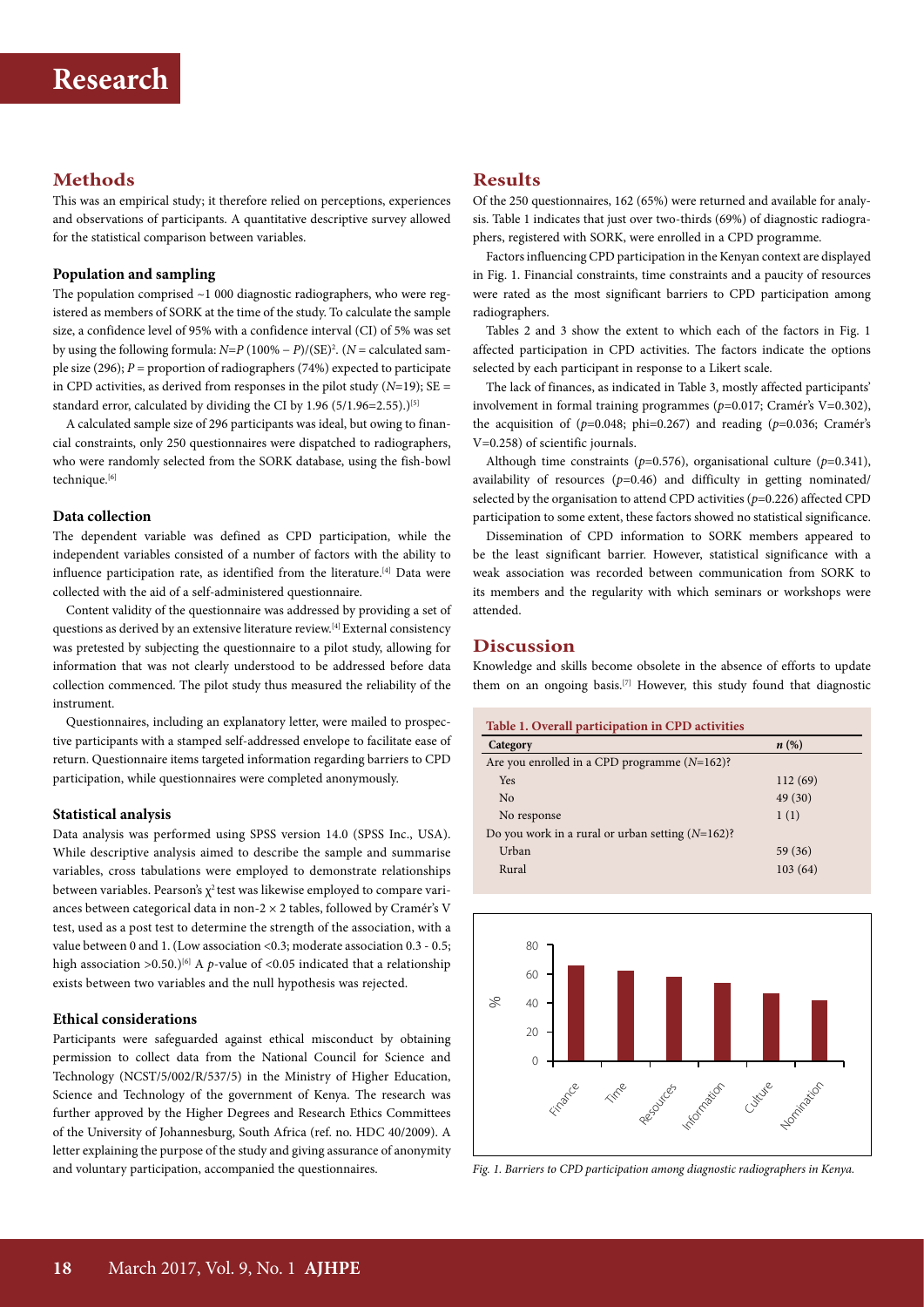## **Table 2. Barriers to CPD participation (***N***=162)**

| Scale used to rate the extent     |                |                |              |                       |                | Difficulty in getting    |
|-----------------------------------|----------------|----------------|--------------|-----------------------|----------------|--------------------------|
| to which CPD participation is     | Financial      | Time           | Paucity of   | <b>Organisational</b> | Lack of        | nominated or selected to |
| affected by each factor           | constraints, % | constraints, % | resources, % | culture, %            | information, % | attend CPD activities, % |
| Not affected $(0)$                |                |                |              | 20                    | 15             | 27                       |
| Least extent (minimal chance) (1) |                | $\Omega$       | 12           | 14                    | 24             | 12                       |
| Some extent (some chance) (2)     | 25             | 30             | 29           | 25                    | 20             | 15                       |
| Great extent (3)                  | 34             | 23             | 17           | 8                     | 10             | 15                       |
| No response                       | 31             | 31             | 35           | 33                    | 31             | 31                       |
| Total                             | 100            | 100            | 100          | 100                   | 100            | 100                      |

| $(N=112)$                                                          |        |                      |  |  |  |  |  |
|--------------------------------------------------------------------|--------|----------------------|--|--|--|--|--|
| <b>Test</b>                                                        | Value  | $p$ -value           |  |  |  |  |  |
| Effect of financial constraints on CPD participation               |        |                      |  |  |  |  |  |
| 1. Were you enrolled in any formal train-                          |        |                      |  |  |  |  |  |
| ing programme in the last 12 months?                               |        |                      |  |  |  |  |  |
| Pearson's $\chi^2$                                                 | 10.240 | 0.017                |  |  |  |  |  |
| Cramér's V                                                         | 0.302  | Moderate association |  |  |  |  |  |
| 2. How often do you read scientific                                |        |                      |  |  |  |  |  |
| journals?                                                          |        |                      |  |  |  |  |  |
| Pearson's $\chi^2$                                                 | 22.117 | 0.036                |  |  |  |  |  |
| Cramér's V                                                         | 0.258  | Weak association     |  |  |  |  |  |
| 3. Do you subscribe to scientific                                  |        |                      |  |  |  |  |  |
| journals?                                                          |        |                      |  |  |  |  |  |
| Pearson's $\chi^2$                                                 | 7.894  | 0.048                |  |  |  |  |  |
| Cramér's V                                                         | 0.267  | Weak association     |  |  |  |  |  |
| Effect of lack of information on CPD participation at seminars and |        |                      |  |  |  |  |  |
| workshops                                                          |        |                      |  |  |  |  |  |
| 1. How regularly do you attend                                     |        |                      |  |  |  |  |  |
| seminars/workshops?                                                |        |                      |  |  |  |  |  |
| Pearson's $\chi^2$                                                 | 18.745 | 0.027                |  |  |  |  |  |
| Cramér's V                                                         | 0.238  | Weak association     |  |  |  |  |  |
| 2. How often do you read scientific                                |        |                      |  |  |  |  |  |
| journals?                                                          |        |                      |  |  |  |  |  |
| Pearson's $\chi^2$                                                 | 18.745 | 0.027                |  |  |  |  |  |
| Cramér's V                                                         | 0.238  | Weak association     |  |  |  |  |  |
|                                                                    |        |                      |  |  |  |  |  |

**Table 3. Cross tabulations between barriers and CPD participation** 

radiographers experienced barriers to CPD participation, which need to be addressed.

## **Financial constraints**

A large proportion of radiographers in Kenya work in health facilities in rural areas. Participants in rural areas generally experience additional infrastructure challenges, such as poorly maintained transport networks, which increase the cost of CPD participation outside their work stations.<sup>[8]</sup> This may explain why only 34% were not affected by financial constraints.

Although employers could provide financial support, managers rarely prioritise the need for CPD when allocating resources.[9] As salaries are inadequate, a good incentive or remuneration policy can act as a catalyst for the improvement and broadening of knowledge and skills<sup>[10]</sup> This can be achieved by linking remuneration and promotion to minimum educational standards and experience for each professional level. Professionals will,

therefore, strive to acquire the qualifications and/or competencies required to advance professionally. Although not applicable to all radiographers, the remuneration policy in the Kenyan public sector makes provision for the acquisition of additional qualifications or specialisation to enhance work performance and facilitate advancement within the profession.<sup>[11]</sup> It, therefore, seems as if the relatively low salaries prevent radiographers from furthering their studies or subscribing to expensive scientific journals, when they are personally being held responsible for the financial implications.

## **Time constraints**

Lack of time to attend CPD activities affected 62% of the diagnostic radiographers in this study. Although not investigated in our study, work pressure and family responsibilities were previously found to have an adverse effect on CPD participation.<sup>[12]</sup>

#### **Paucity of resources**

Most respondents in our study (58%) were negatively affected by a limitation of resources. Lack of access to resources contributes greatly to the challenges facing professionals. This is more obvious in rural settings, where access to resources, such as scientific journals, professional materials, the internet and study clubs, are limited.

## **Lack of information and communication**

Competency cannot be separated from effective communication, as good personal relations and communication of information provide a stimulus that enhances participation in CPD.[13] Although the communication between SORK and its members seems to be good, a lack of information still affects the rate at which radiographers in Kenya attend seminars or workshops.

As the professional body representing radiographers in Kenya, SORK has a key role in supporting the education, lifelong learning and professional development of its members. We are, therefore, of the opinion that SORK should support members to engage in CPD by creating a platform where diagnostic radiographers can share scientific knowledge – a journal would be ideal for this purpose.[3,15] Furthermore, communication with members can be improved by providing the most current information regarding CPD activities on the website and exploring the internet as a means of providing a range of CPD opportunities.<sup>[3,15]</sup> Apart from arranging regular seminars, SORK can partner with tertiary institutions or structure the content of CPD activities to address key educational issues to improve professional practice, knowledge, skills and attitudes of radiographers.<sup>[3,15]</sup> By formulating a CPD policy employers can, additionally, be guided in developing an organisational culture conducive to participation.<sup>[8,15]</sup>